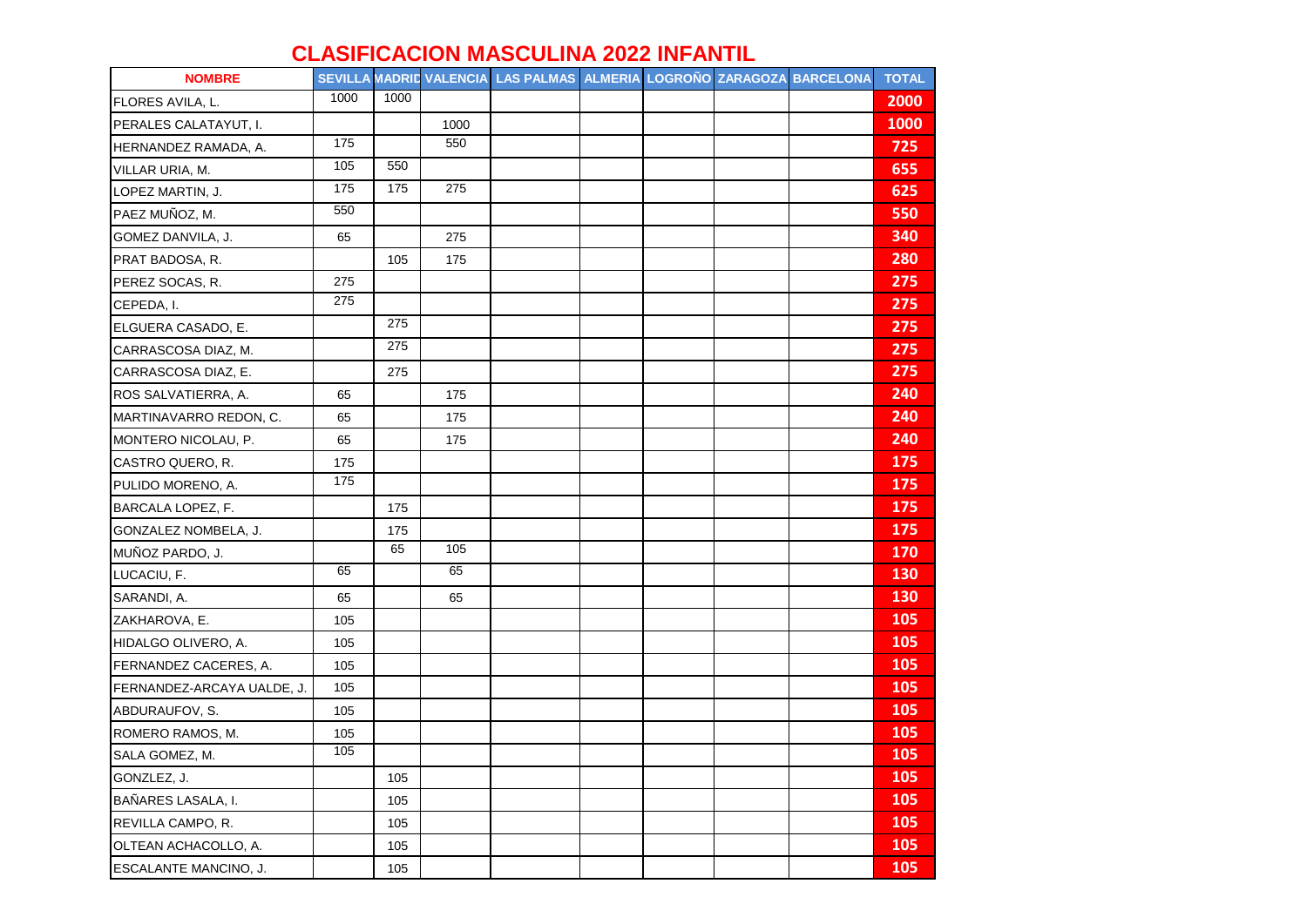| MARTINEZ VAZQUEZ, J.          |    | 105 |                 |  |  | 105 |
|-------------------------------|----|-----|-----------------|--|--|-----|
| EUSAMIO, D.                   |    | 105 |                 |  |  | 105 |
| MAS GARCIA, C.                |    |     | 105             |  |  | 105 |
| BOUIYAD, S.                   |    |     | 105             |  |  | 105 |
| MOLINA RODRIGUEZ, J.          |    |     | $\frac{105}{2}$ |  |  | 105 |
| VALENT, M.                    |    |     | 105             |  |  | 105 |
| BERTO BOSCA, P.               |    |     | 105             |  |  | 105 |
| RODRIGUEZ PELLICE, M.         |    |     | $\frac{105}{2}$ |  |  | 105 |
| MC CORMAR, S.                 |    |     | 105             |  |  | 105 |
| ACOSTA ADAME, D.              | 65 |     |                 |  |  | 65  |
| BEER, H.                      | 65 |     |                 |  |  | 65  |
| POBLETE LARA, I.              | 65 |     |                 |  |  | 65  |
| NAVARRETE ALONSO, R.          | 65 |     |                 |  |  | 65  |
| LORENZO RIAÑO, O.             | 65 |     |                 |  |  | 65  |
| MARTIN ESPINAR, A.            | 65 |     |                 |  |  | 65  |
| MORA MUÑOZ, V.                | 65 |     |                 |  |  | 65  |
| KOUCHNAREV TETOUHOVA, C       | 65 |     |                 |  |  | 65  |
| RIZZETO BORJA, B.             | 65 |     |                 |  |  | 65  |
| MONTES JIMENEZ, J.            | 65 |     |                 |  |  | 65  |
| CUESTA, B.                    |    | 65  |                 |  |  | 65  |
| REVUELTA, E.                  |    | 65  |                 |  |  | 65  |
| <b>BODU FLORES, G.</b>        |    | 65  |                 |  |  | 65  |
| NICOLAS ANDRADE, M.           |    | 65  |                 |  |  | 65  |
| PORTANET FERNANDEZ-GOLFIN, A. |    | 65  |                 |  |  | 65  |
| SESMERO RUBIO, J.             |    | 65  |                 |  |  | 65  |
| YONCHEV YONCOV, N.            |    | 65  |                 |  |  | 65  |
| PEÑA LOPEZ, I.                |    | 65  |                 |  |  | 65  |
| GALINDO PLATAS, A.            |    | 65  |                 |  |  | 65  |
| VEGA-HAZAS, J.                |    | 65  |                 |  |  | 65  |
| BRADSHAW, W.                  |    | 65  |                 |  |  | 65  |
| FERRERA ALVAREZ, L.           |    | 65  |                 |  |  | 65  |
| CLIMENT CARDONA, A.           |    |     | 65              |  |  | 65  |
| REQUENA NAVARRO, M.           |    |     | 65              |  |  | 65  |
| MAS PALLARES, V.              |    |     | 65              |  |  | 65  |
| CLIMENT GUTIERREZ, J.         |    |     | 65              |  |  | 65  |
| HOLMES, T.                    |    |     | 65              |  |  | 65  |
| VILANOVA SIFRE, P.            |    |     | 65              |  |  | 65  |